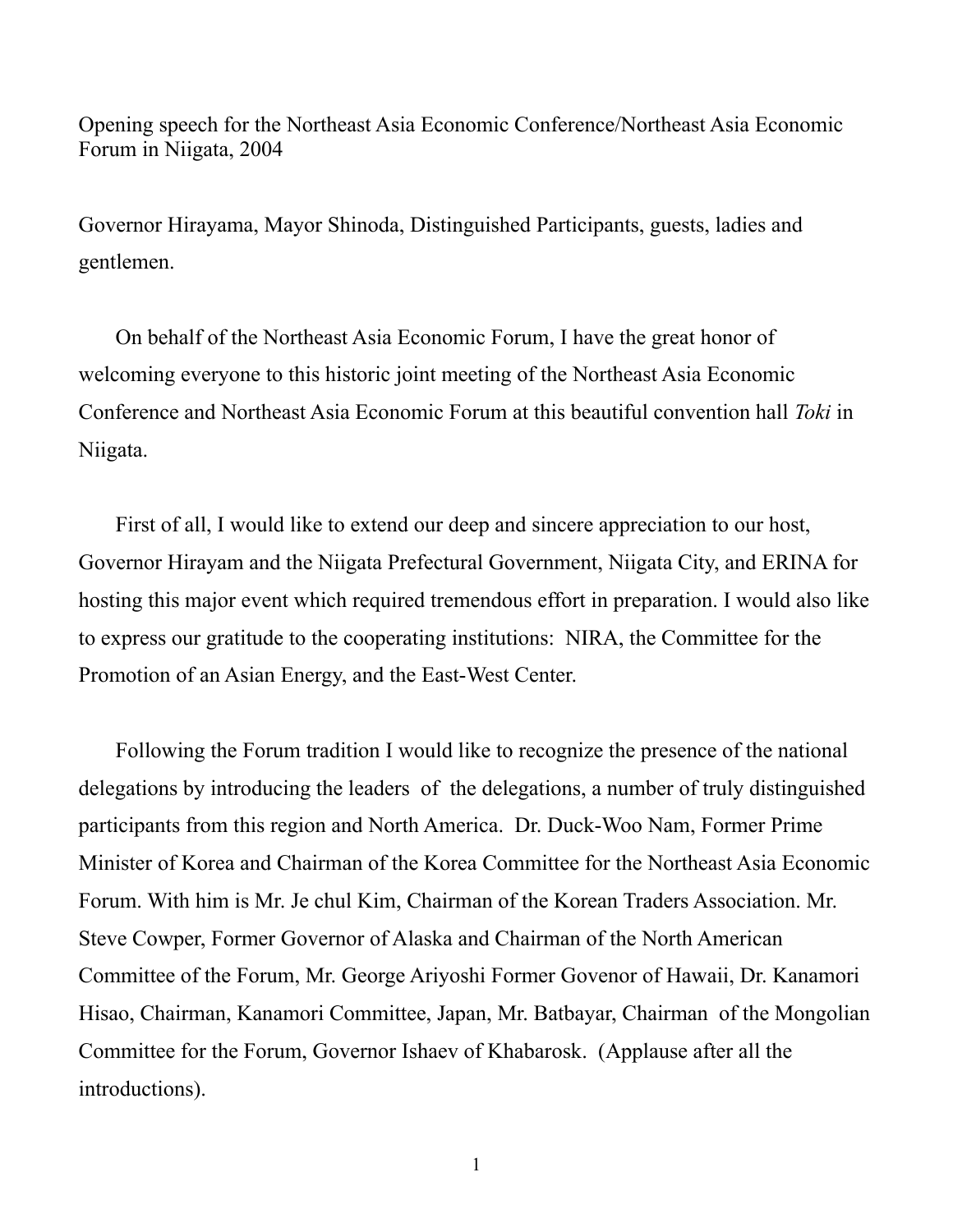I would also like to introduce my dear friend, Dr. Song Jian, in the context of the history of the Northeast Asia Economic Forum. At the end of the Cold War with the disintegration of the Soviet Union, an important seed for the idea of a Northeast Asia Economic Sphere may be said to have been planted in the City of Niigata where Dr. Okita Saburo and I co-chaired the 1988 Conference on the Sea of Japan aimed at a vision of a peaceful, cooperative, prosperous Northeast Asia region. There was a similar echo in China, and I had discussions with Dr. Song Jian, who at that time was a vice premier, and the chairman of the SSTC and with the then governor of Jilin Province, Wang Zhongyu, who is currently Secretary-General of the State Council of PRC, about the potential of the Tumen River Basin development in the framework of Northeast regional economic cooperation. The subsequent 1990 Changchun Conference explored the challenging possibilities for the Tumen River area and was the beginning of the Northeast Asia Economic Forum. The Forum was created in 1991 as a regional nongovernmental organization (NGO) to promote peace and stability through functional cooperation in Northeast Asia.

Dr. Song Jian and I organized the 1990 Changchun meeting, marking the beginning of the Tumen River project, and therefore we consider him as a principal initiator of the project and the inspiration behind the Northeast Asia Economic Forum. He has subsequently provided enthusiastic support and encouragement for the activities of the Northeast Asia Economic Forum, in connection not only with the Tumen River project but also with other efforts to promote functional cooperation in Northeast Asia.

This joint meeting beginning today in this beautiful city of Niigata has a special historic meaning. Nine years ago, the fifth Northeast Asia Economic Forum meeting was hosted by the Niigata Prefectural Government. Subsequent meetings were held in

2